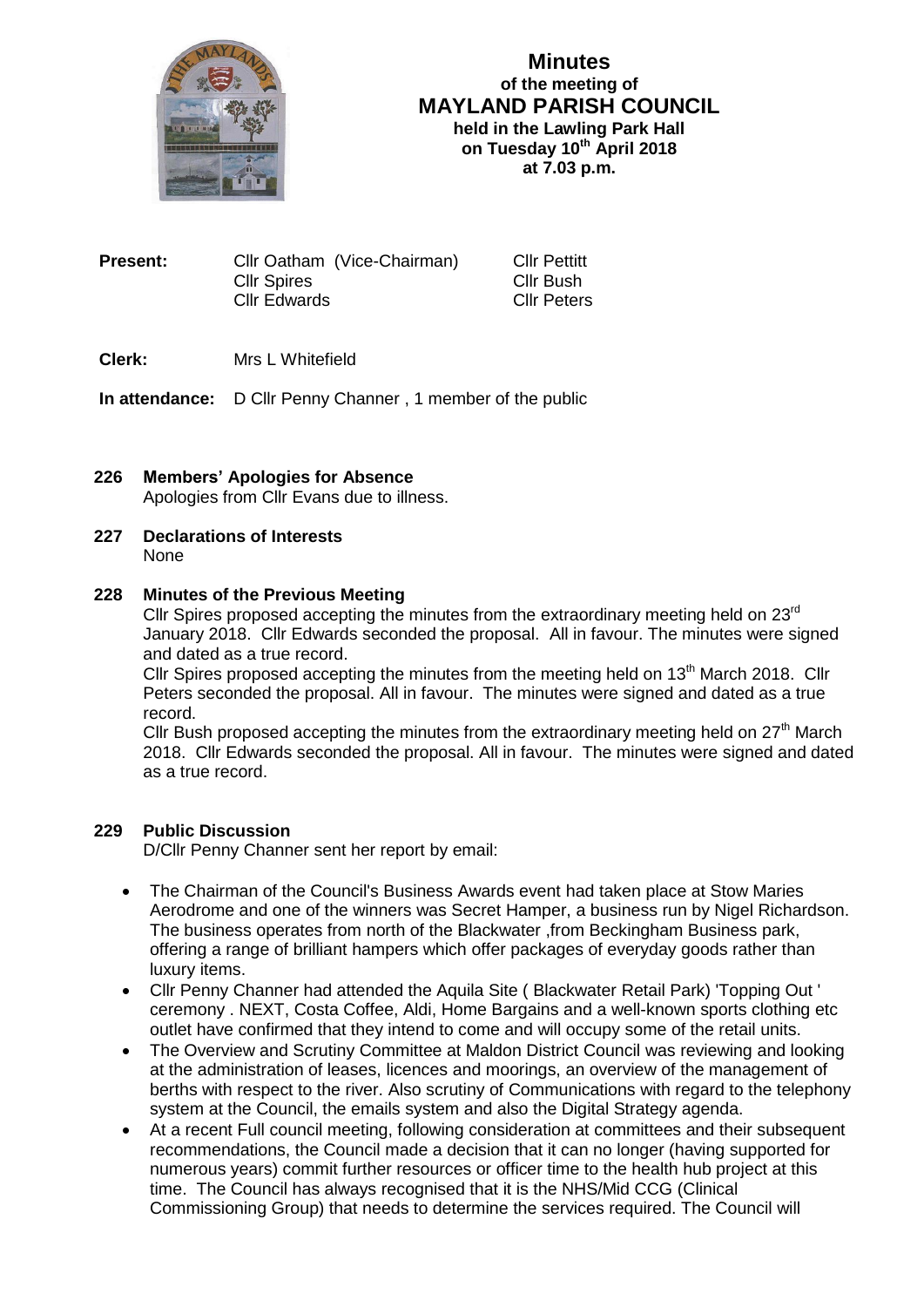consider its support again once the NHS/CCG brings forward a way for clear outcomes with regard to services/the project. As soon as there is any positive news from the NHS/CCG with respect to the project the Parish Council will be advised.

- The Police Consultation on Essex Police Funding with regard to the use of additional funding from the Police Precept towards an additional 150 officers was reported on. Recent news indicated that Maldon and Chelmsford were to get an additional 12 officers. 6 for the Local Policing Team and 6 for the Community Policing team with the Community Policing Team working closely with and to the same priorities as the Maldon Community Safety Partnership. The Local Policing Team with 6 extra officers will mean that Maldon will benefit from increased 24/7 cover to respond to incidents.
- The MDC Community Services Committee had considered at a recent meeting an updated Memorial Policy. Plans for the locations of memorial benches in Council open spaces including cemeteries were referred to.
- Also the same Committee had considered a Waste Task and Finish Working Group for reviewing the 1st two years of the Waste Contract.
- The Finances and Resources Committee had considered the Treasury Management and Annual Investment Strategy 2018-2019 which would have to be approved by Full Council. It also considered a Mileage and Expenses Policy for staff as well as a Data Protection Policy.

 A resident spoke about planning at 33 Princes Avenue - Planning application 00341. This resident understands why the previous application was rejected by the planning committee due to the large dormer window to the rear of the property. The revised application has changed the design back to the original footprint. It has also allowed for additional parking on the drive to resolve the problem of parking issues.

 Cllr Edwards remarked on the issues with the infrastructure ie drainage, when two properties are put on one site.

## **230 Councillor Vacancy**

- The vacancy was applied for by Sharon Sibthorpe and the Council took a vote and it was resolved unanimously to accept Ms Sibthorpe for the position. Cllr Oatham welcomed her to the position and requested that she sign a Declaration of Acceptance of Office and join the meeting. Cllr Spires explained about the subcommittees and encouraged her to enrol on one of them to take on additional roles.
- Discussion on the reasons we need additional councillors on the Council.
	- **Population has increased in the village**
	- **Workload has increased**
	- **Help with sub-committees**
	- The need to get things accomplished

Clerk to contact Maldon District Council to advise.

## **231 Planning**

The following applications were considered and comment to the Planning Authority agreed: -

## **FUL/MAL/18/00341**

Erection of 2 No. 3 bedroom dwellings to replace existing dwelling at 33, Princes Avenue, Mayland, Essex, CM3 6BA.

4 Object, 2 undecided, therefore the recommendation to MDC is the refusal of planning permission. The following reasons are given:-

- o The proposal is an overdevelopment of the site
- o The additional residential space may lead to increased parking requirements
- o This proposal is on a bus route so parking could cause added congestion.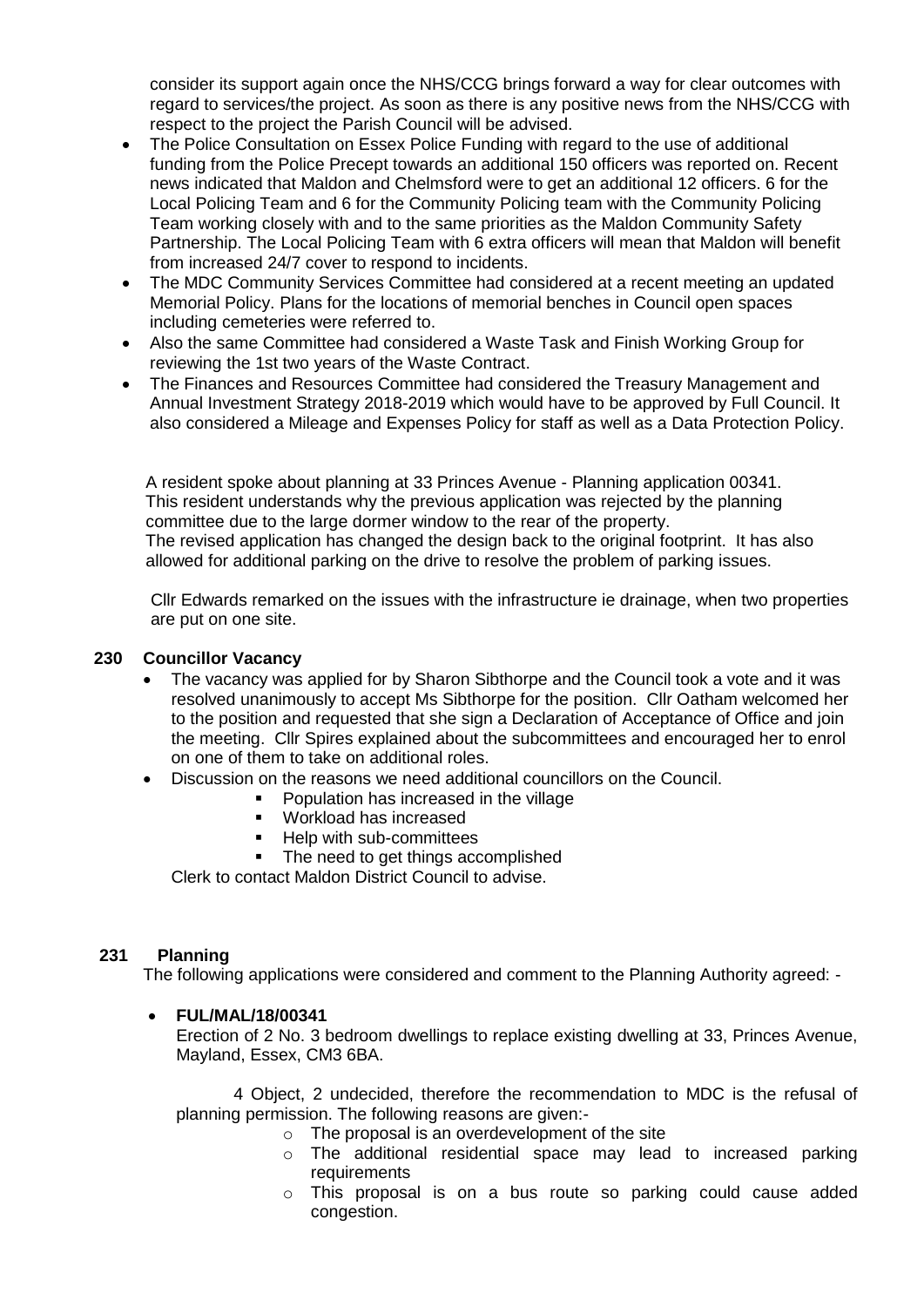Clerk to request of ward members that this application is considered by the area planning committee.

## **FUL/MAL/18/00280**

Construction of an apple storage barn at Land North West of Riversleigh Nipsells chase, Mayland.

7 Object, therefore the recommendation to MDC is the refusal of planning permission. The following reasons are given:-

- o Materials used for apple prep area not suitable for drink production.
- o Wash down of prep area would be required
- o Office space open to Prep area
- o Only one entrance to store area and prep area. No means of escape for staff. And no fire escape too?
- o Entrance to store is not off hardstanding area
- o Cross contamination of fruits and nuts could be anise. Material flow crosses paths several times.
- o No ventilation in store
- o No ventilation in office and prep area.
- o Layout of prep area not defined. Equipment, sinks, fermentation area etc.
- o Small fermenter vessel size would suggest that many more would be required.
- o Access to hard standing from north, existing site has a southern entrance which would be more suitable.
- o Such a small building could affect the sustainability of cider production from info given.
- o No info on how equipment is to be sterilised, chemical or steam?

Clerk to request of ward members that this application is considered by the area planning committee.

## **FUL/MAL/18/00174**

 Change of use of office to carers accommodation at 62, Nipsells Chase, Mayland, Essex All agreed – There were no objections to this application providing this property stays as one property with an annexe.

## **HOUSE/MAL/18/00205**

Rear single storey extension, enclose stilt undercroft and create new main entrance at The Homestead, Grange Avenue, Mayland, Essex

All agreed – There were no objections to this application.

The following decisions made by the Local Planning Authority were noted:-

### **HOUSE/MAL/17/00052** Dismantling of existing conservatory and build a single storey extension at Ashmead, Mayland Close, Mayland **APPROVE**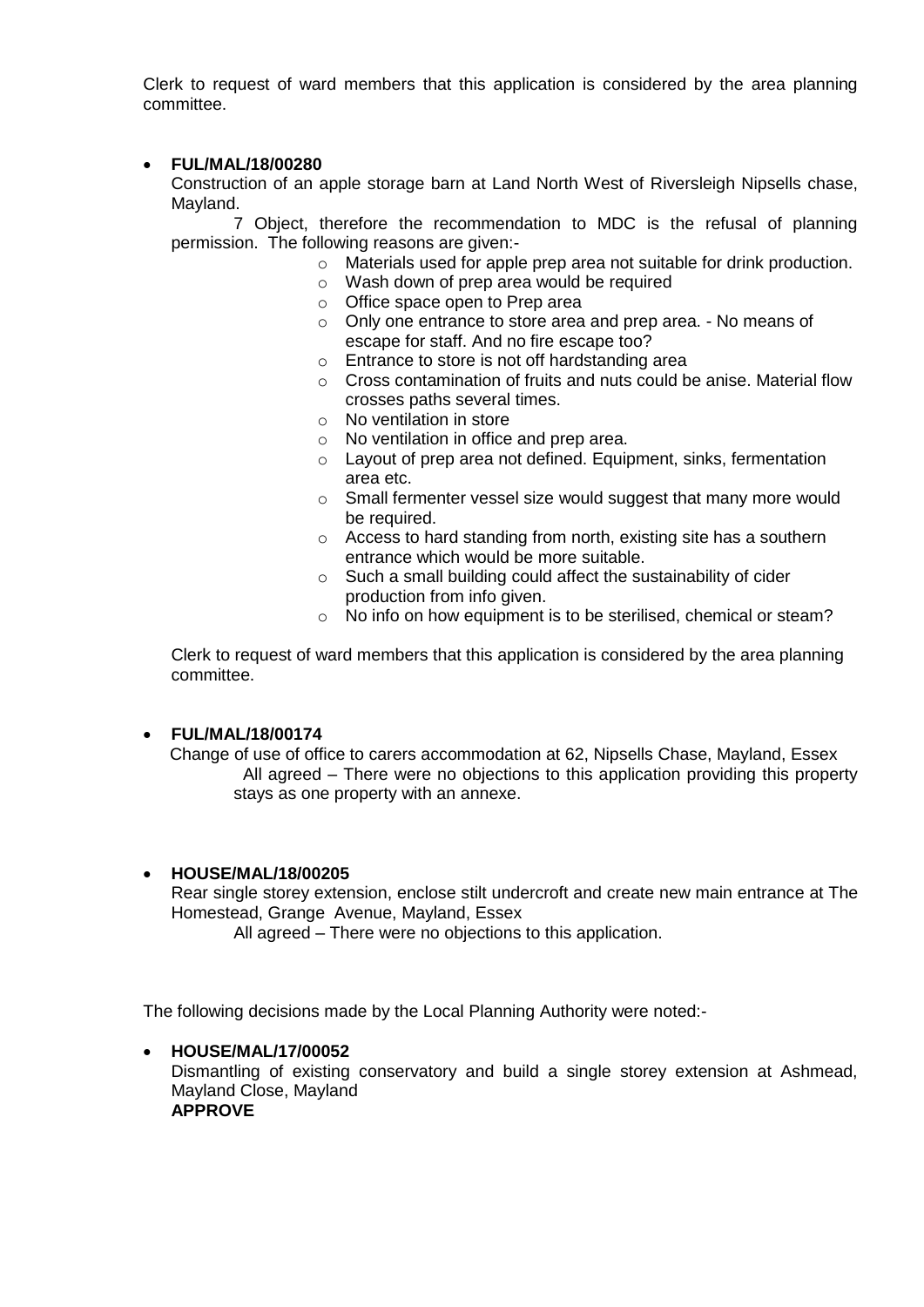### **232 Finance**

Councillors received a list of all payments and receipts. The approved payments and receipts are listed below: -

# **PAYMENTS Date Payee Payee Service/supply Service** 10-Apr-18 Maldon District Council Park Ranger service February/March 440.64 10-Apr-18 Office IS Office supplies 30.07 10-Apr-18 Calibre Office Furniture & Interiors Ltd Boardroom Table 661.20 10-Apr-18 Rialtas Business solutions Ltd Online Training 84.00 10-Apr-18 Brown Brothers Distribution Ltd Gravitex paint for Skate Park 360.72 10-Apr-18 Office Furniture Online Noticeboard and push pins 37.20 10-Apr-18 Mrs L Whitefield (£198.84) Voip fone Top up & Fee 12.40 Petty Cash 150.00 Bollard/Staples 36.44

10-Apr-18 Mr R Restell Deposit Refund for 5/4 50.00 25-Apr-18 MPC Staff Staff Staff Staff Wages 25-Apr-18 1619.58 **3482.25**

### **RECEIPTS**

| 01-Mar-18 | Sirran Elves                       | Hall Hire February                            | 104.00   |
|-----------|------------------------------------|-----------------------------------------------|----------|
| 12-Mar-18 | Virgin Care Services (Stay & Play) | Hall Hire Up to March                         | 160.00   |
| 14-Mar-18 | <b>Mayland Football Club</b>       | Pitch Hire March                              | 160.00   |
| 14-Mar-18 | D Down                             | Hall Hire 27/2 -16/3                          | 48.00    |
| 19-Mar-18 | E. Havis                           | Hall Hire March/April Zumba                   | 144.00   |
| 28-Mar-18 | Sirran Elves                       | Hall Hire March                               | 106.00   |
| 28-Mar-18 | <b>Mayland Football Club</b>       | Pitch Hire April/Container Fee/Hall Hire 16/6 | 287.00   |
| 28-Mar-18 | D Down                             | Hall Hire 20/23/27 March                      | 24.00    |
|           |                                    |                                               | 1,033.00 |

### **PETTY CASH**

| Date      | <b>Payee</b> |                                 |        |
|-----------|--------------|---------------------------------|--------|
| 15-Mar-18 | All Seasons  | Storage Boxes for office        | 10.00  |
| 20-Mar-18 | Post Office  | <b>Stamps</b>                   | 14.52  |
| 21-Mar-18 | Lidl         | <b>Rubbish Sacks</b>            | 0.95   |
| 28-Mar-18 | All Seasons  | <b>Storage Boxes for office</b> | 20.00  |
| 29-Mar-18 | Wickes       | Gloves, wall filler             | 7.00   |
| 05-Apr-18 | Makro        | Cleaning products               | 73.24  |
|           |              |                                 | 125.71 |

Cllr Oatham and Cllr Spires signed the cheques and Cllr Oatham verified and signed the bank reconciliations.

Discussion about whether membership in both NALC and EALC was necessary. Clerk to find out.

### **233 Clerk's Report**

Each Councillor has received an update on matters from the previous meeting.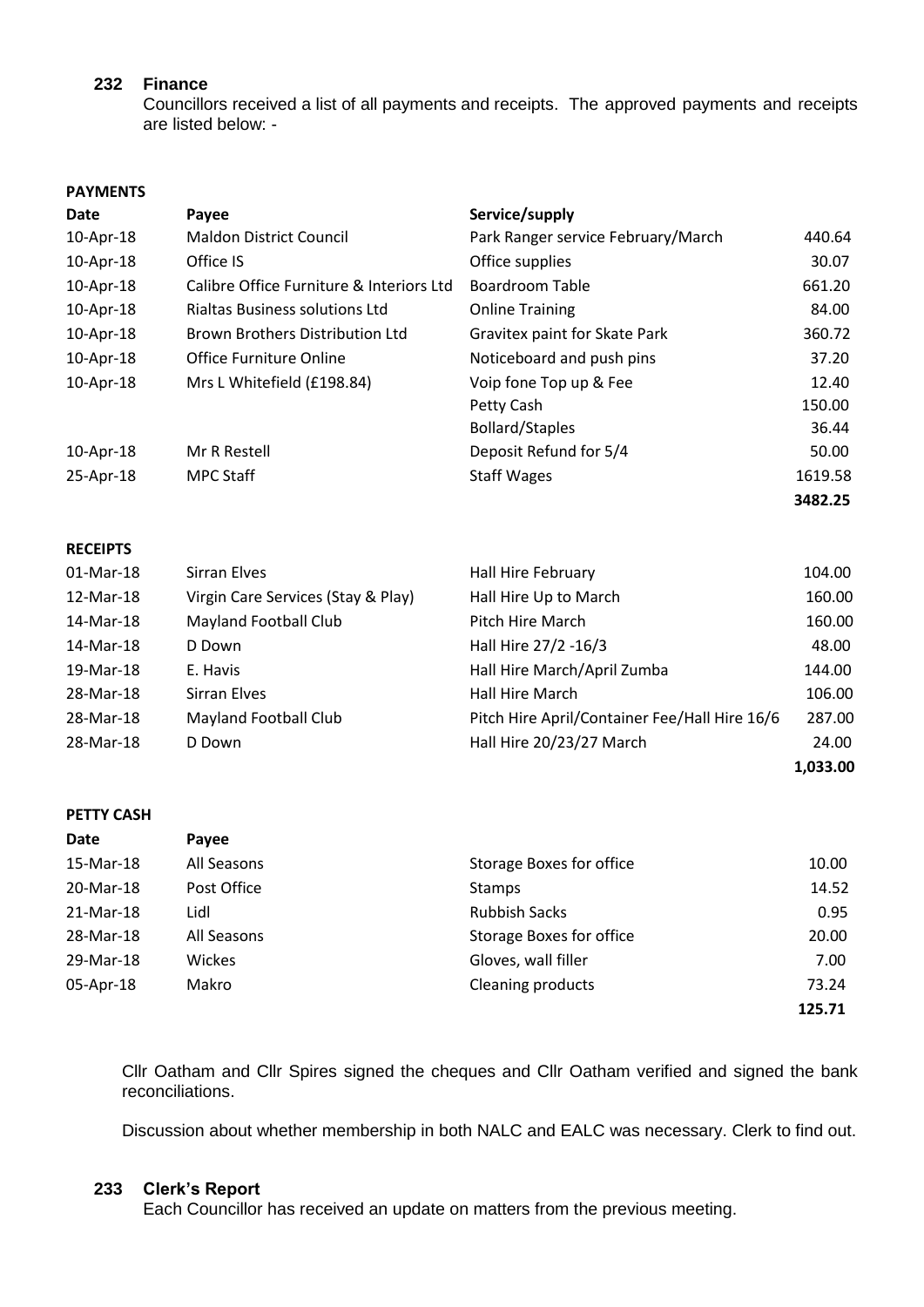- **234 Lawling Park Committee** *including Bakersfield, Lawling Playing Field & Dog Walk Area* Councillors noted receipt of the draft minutes from the March LPC meeting.
	- Broken sign on gate needs to be replaced. Clerk to find a quotation.
	- Broken post on the tennis court to remain while it is being decided how to refurbish this area.
	- A quote was considered from Garwoods to cut back the trees on the Bakersfield car park. A further quote is to be obtained by the Clerk to compare.

## **235 Neighbourhood Plan Committee**

Councillors noted receipt of the draft minutes from the April NP meeting.

- Discussion about renovating the Henry Samuel Hall. Cllr Edwards to contact Miriam Holden to arrange to see the hall before a decision is made.
- Meeting to be held on 11<sup>th</sup> April to discuss the village festival
- Cllr Edwards will produce a newsletter to go in the Mayland Mayl.

### **236 Parks & Open Spaces**

Discussion about flooding on the tennis courts and path near the Lawling Park Hall. It was suggested to dig a trench to the ditch to stop the flooding.

### **237 Village Environment**

- Bus stop shelter has been damaged by an accident. This has been reported to ECC.
- Report of cars being parked on the pavement in Hillcrest. Clerk to contact CPO.

### **238 DHGPC**

- Planning Trigger It was resolved to send a letter to MDC as soon as possible regarding the parish trigger and the need for one hard copy of planning applications. Clerk to action.
- It was resolved to nominate CIIr Edwards to represent Mayland Parish Council at the DHGPC meetings.
- Discussion on the role of CPO who can monitor parking and issue penalty notices.
- Enforcement notices- There is a department at MDC that deal with any complaints but they are so far behind that nothing is being done. Letter to be written to enforcement agency to complain of this. Clerk to action.
- Next meeting in June needs a volunteer to attend as Barry is away.

## **239 CCTV**

Work on new cameras on hold until the weather improves

### **240 Office**

- General Data Protection Regulation information from MDC to monitor this for the council
- Web site It was suggested that more data be added to the web site to pass on relevant information.